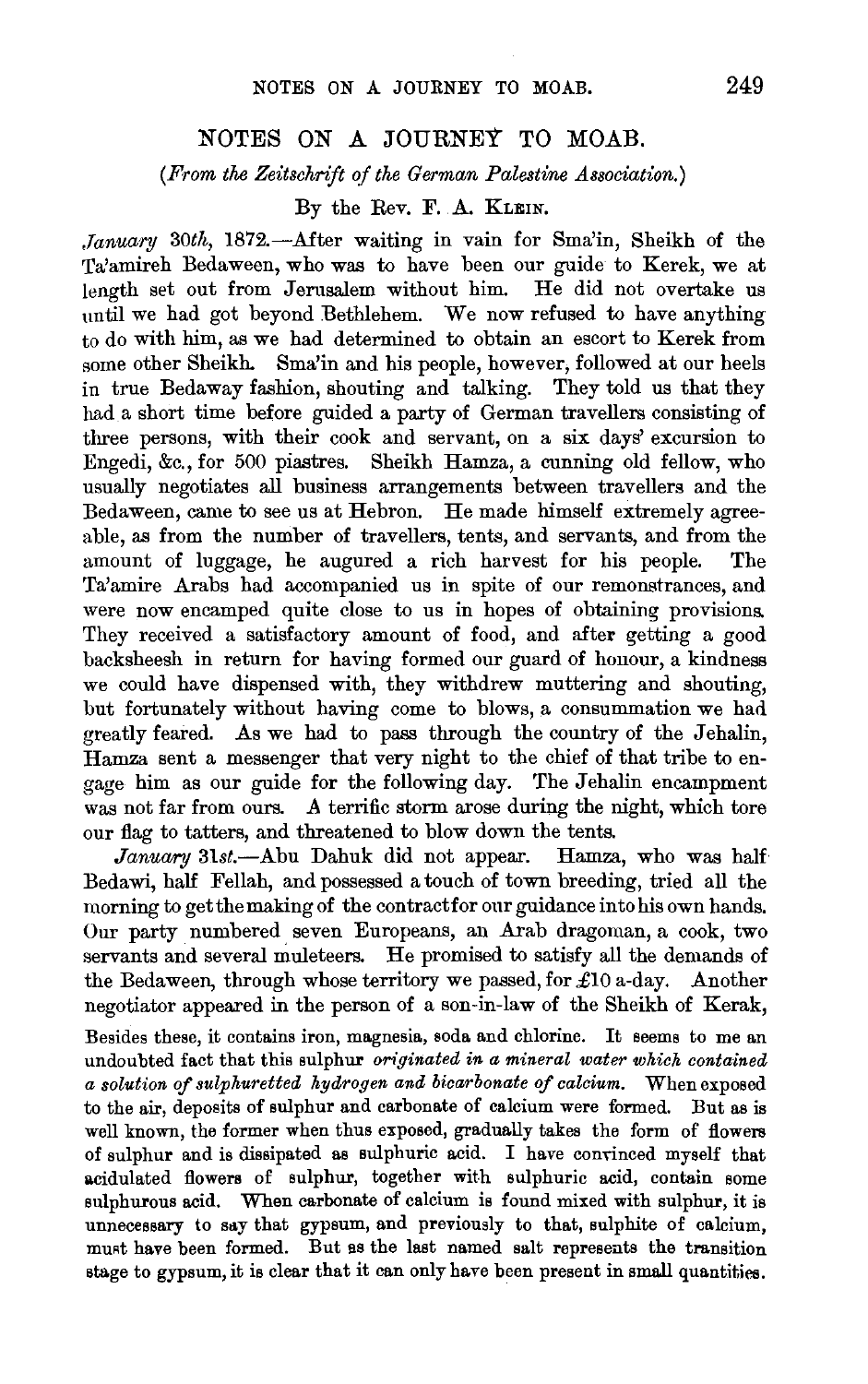who offered to arrange everything for  $£5$  a-day. Abu Dahuk joined us quietly in the afternoon. He was accompanied by his uncle, a pleasantlooking old man with a white beard. The nephew was a most extraordinary looking figure, and both were patriarchally naif. After a long palaver, a contract was at length drawn up, sealed in all legal form with Hamza's signet, and given the proper finger pressure by old Abu Salame and Abu Dahuk. After a short hand-to-hand conflict between Sma'in's band and the Jehalin, all was settled, the conquered took their departure, and the conquerors encamped round us for our protection.

February 1st.--On leaving Hebron, we did not go past Kumul as we had at first intended, but struck into the direct road to Engedi. Barley patches were sown here and there on the hill sides, and the grain had begun to sprout. The road was rather muddy in consequence of the heavy rain that had fallen on the previous night. A village called Beny Na'im lay at a short distance to the left of our route. There is a Makam there, sacred to the Neby Sut. Farther on we passed a ruin, Khurbet Yakin. Besides this, the following ruins lay at a longer or shorter distance from our road: Zig, Umm Halaseh, Umm-ed-Dakakin (mother of shops), Zatut, and Umm Ghuzulat. We pitched our tents in a small plain sheltered by hills, close to the latter place, and about 15 minutes from an old tank called Serwal. During our journey, we had noticed a good many traces of former buildings, and a road marked out at each side with large rough stones (like the one at Amman). A little farther down the valley, the black tents of some Ka'abneh Bedaween were visible. We paid them a visit. According to the Bedaween, Ka'abneh is derived from  $\cdot^{\alpha}$  Ka'aba," and they got this name because their forefathers took a prominent part in building the Ka'aba  $(?)$  We also found some Ta'amire Bedaween, whom Sma'in had sent on here with provisions (small bags of flour), and who had now received counter-orders from him. It is really remarkable how quickly and securely the Bedawig Sheikhs can despateh messages, and carry out their plans in this uninhabited district, and also how the Bedaween can find their way through this labyrinth of hills and valleys.

*February* 2nd.-Dark storm-clouds announced a disagreeable day for travelling. Rain fell, but not heavily. We started at 10.15. The hills round about us were very striking in their fantastic shapes and colouring. A pointed hill we passed bears the name of Jebel-el-Bokrosiyeh. The road ran through a valley, narrow at first, but growing wider as we advanced, and called Wady Abu-1-Hargat (Valley of the Father of the Snakes); passed Jebel Muntar, and later on Jebel Dehiyeh. We passed in succession, Wady Mudabbah-el-Bakar (cattle slaughter valley), Wady el-Ghar, and Wady Dalal, and soon came to the romantically beautiful gathering of rocks, Nakl 'Ain-Jidy. We reached Engedi at 4.15, and pitched our tents there. We found some of the Rasha'ideh Bedaweeu watching their crops near the spring. Their camp was at Thekoa. Acacias covered the little plain, from which we had a splendid view of the Dead Sea and the Moabite mountains opposite. There were many eaves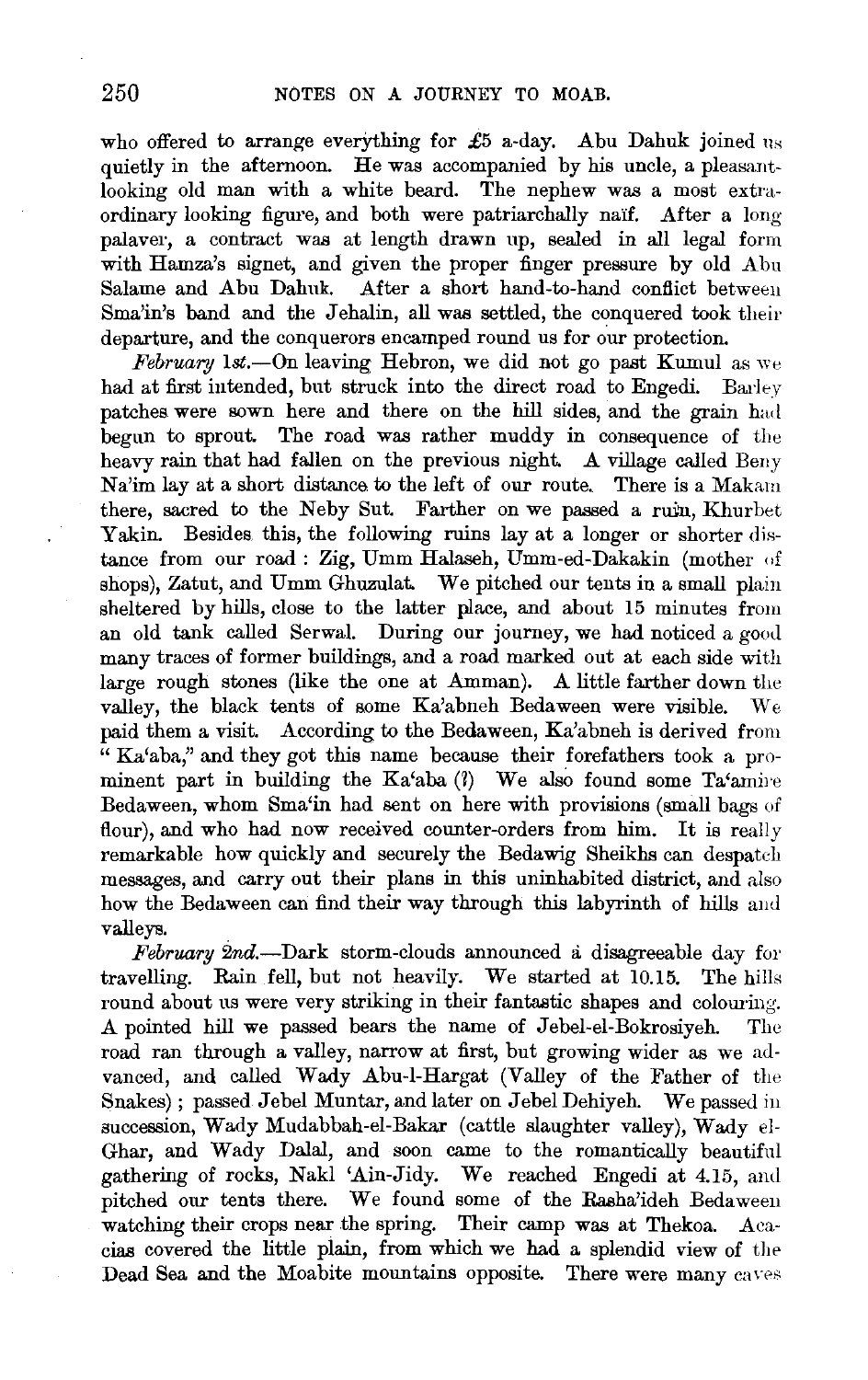in the rocks. During the night the Jehalin and Rasha'ideh Bedaween performed a fantasia together. Abu Dahuk's people joined us in the Wady Abu-1-Hargat. They were wild-looking, poorly clothed, and small in stature, carried their provisions on their backs (small skins of flour), and were armed with matchlocks. They leaped from rock to rock with the agility of gazelles.

*February* 3rd.-The sky was very cloudy in the morning, and some rain fell. The name of the valley in which we had pitched our tents was Wady Sudeir. The mountain overhanging it was called Jebel Sudeir (probably from the Sudeir or thorn-trees that abound in this place). The Wady begins attherisingground (tal'at), ed-Dawa'ireh, at Ras-el-Muchawwama. We resumed our journey at 12.30. At 12.37, we crossed the bed of the Wady-el-Ghar, the upper part of which the 'Oreijeh (not" Arayeh," as Van de Velde writes it), flows. At 2 o'clock, we passed the Khabra (not "Chuberah," as Van de Velde spells it), in a little plain covered with acaciatrees. At 2.40, we reached Wady Mahras. A large ruin, Keryatein, is said to be far up, at the entrance of this valley. We got to Wady Seyal at 3.20, and then went up Wady Nimriyeh (Valley of Leopards). About half-an-hour later, we saw opposite us the fortress of Sebbe, the ancient Masada. The tents were pitched here. The sky was cloudy, and there were showers now and then. The sea was somewhat rough. The songs of the Bedaween mingled with these sounds.

Our old Sheikh Salame told me, that when a young man, he had often gone on foot from Wady Mubagghek (s.p. 9), to Mazra'a, on the other side of the sea, and that the water only came up to his ankles ; but it would be impossible for any one to cross now. The Jehalin often collect asphalt (hummer), at the Dead Sea, and afterwards sell it in Jerusalem for about 500 piastres per camel's load. Amongst the Jehalin, a bridegroom pays,  $\frac{1}{\text{according}}$  as he is rich or poor, from one to five camels  $(1.000 - 5.000)$ piastres), for his bride. The marriage customs are much the same amongst the Bedaween, as amongst the Fellaheen. Eight days before the wedding, the fantasia is performed. The Katib is present on the marriage evening to draw out the contract. At night, the bridegroom goes into the bride's tent. Then early next morning, as Salame told me, he rushes out of the tent ashamed  $(\infty)$  and hides himself behind a rock or a bush, until his friends come to fetch him. Names of the Bedaween, Mohammed, Suleiman, Mustafa, etc. Besides these, other names were given us to-day which commemorate some occurrence. For example, my young guide to Sebbeh was called Ghadir (pond), because he had been born beside a pond. As a proof of the inherent love of theft which obtains amongst the Bedaween, Salame told me that he and a number of his people had once gone on a 60 days' journey to Hejas, to steal camels, and that their raid was successful. Nothing makes a Bedawi so happy as the enjoyment of stolen goods.

*February 5th.-*We left our camping place at Seyal (opposite Sebbeh) at 7.35 in the morning. The sky' was rather cloudy, the air pleasantly warm. At a quarter of an hour's distance further south we come to two distinct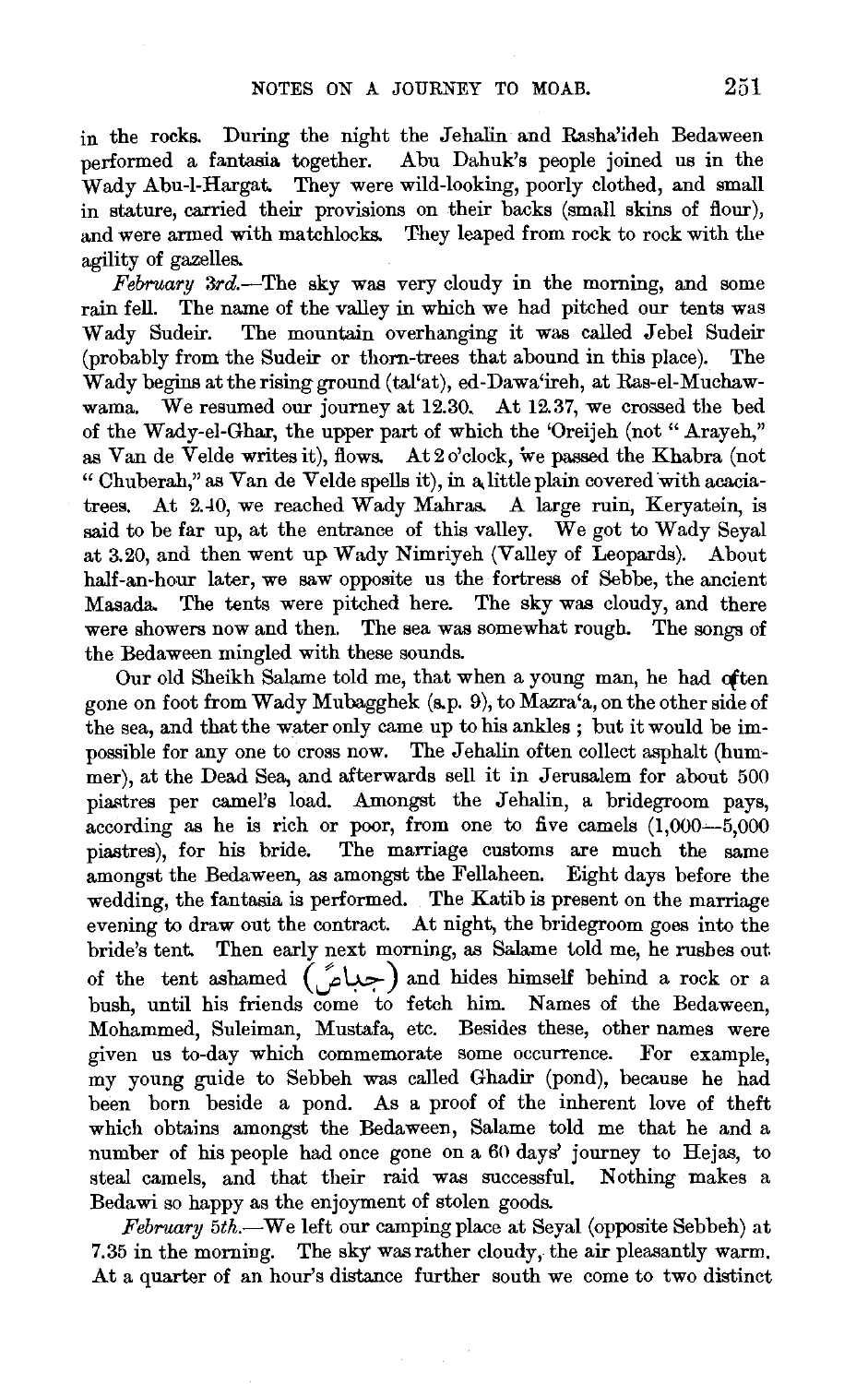water courses for carrying off the water which was collected at Sebbe during rain. A small treeless plain. The Bedaween get salt from here. 13.15. Wady el Kattar (or Kaddar?). 8.30. Wady Hafhaf. 9. Jebel  $S$ innin and Nakb Sinnin. In going up Wady Sinnin the following ruins are passed: Umm Rokba, Khurbet et-Tayib, Khurbet el Bayut, Kurbet el Keryatein, Kurbet el Jemby (written Jenby), el Mirkez. 9.15. Rabad el Jamus (Buffalo camp). From here a pointed hill is to be seen far away to the south, on which is situated Neby Barun, a holy place to which pilgrimages are made. Any Bedawi who may see the sacred place from here lays a stone on some rock as a sign of his presence and of his respect. Thus we found quite a heap of stones. I found little cairns of this kind at Engedi; they were erected in honour of the Neby Dawa'irsh. There are many such on the Scopus, that have been heaped up by pilgrims when they first caught sight of Jerusalem. At 10, Wady el-Kedr. This valley is called Wady en-nusurah (vale of Eagles) farther on. From 10 to 10.40, we were climbing over Mersed (wait ?) a steep, abrupt promontory whose sides often sank precipitously into the waters of the sea. An excellent. place for robbers to lie in wait for travellers and cut off their escape. Immediately after we had crossed this promontory, we came to Wady Hatura, in which there is a little plain. At 11 o'clock Wady Mubagghek  $(a_{\text{iso}})$ spelt Umm Bagghek), on each side of which are the remains of small forts. It is a romantic-looking valley with sparkling springs, trees and bushes. At 11.45 we left Mubagghek and got to Wady Nejd at 12.30., at 1 we reached Wady Znweira and at 1.30, we came to the foot of the salt mountain, Jebel Uselum. We encamped there in a small plain covered with acacias.

*February 6th.-*We started at 6 in the morning and got to Rujm el-Muzoghal (stone-heaps of Muzoghal) at 6.30. A terrific storm of rain and thunder came on. At 7.20 we came to a large cave, in which we took refuge from the heavy rain. We were able to continue our ride at 8 o'clock. We reached the Sabsha, a dreadful morass at the southern end of the Dead Sea, through which the animals made their way with difficulty. There is no vegetation there, for the ground is impregnated with salt. To the south of Jebel Usdum is a pass, called by the Sheikh Nakb el-Am'az. We reached Wady-el-Milh (valley of salt) at 9.10. We had to wait there for a long time till the mules came up. Got to a stream with very little water in it in Wady-el-Ghor at 10.10. At 11 o'clock we reached Ghor-es-Safiyeh, "clear, bright," probably so called to show the contrast between its sweet waters and vegetation and the salt unfruitful ground near it. A troop of Bedaween armed with muskets, sabres, spears and clubs rushed out of the bushes and fell upon our people. One of our men was knocked down and wounded. Wild gesticulations and shouts ensued. The band, amongst whom we particularly noticed a strong, brown, naked fellow, was, as we were to be to composed of Beny " Atiyah and Beny Ma'az Bedaween from the neighbourhood of Hedjaz. After a long palaver we came to terms and resumed our journey, surrounded by the wild horde. We passed through a dense thicket and under great trees on our way to the camping place.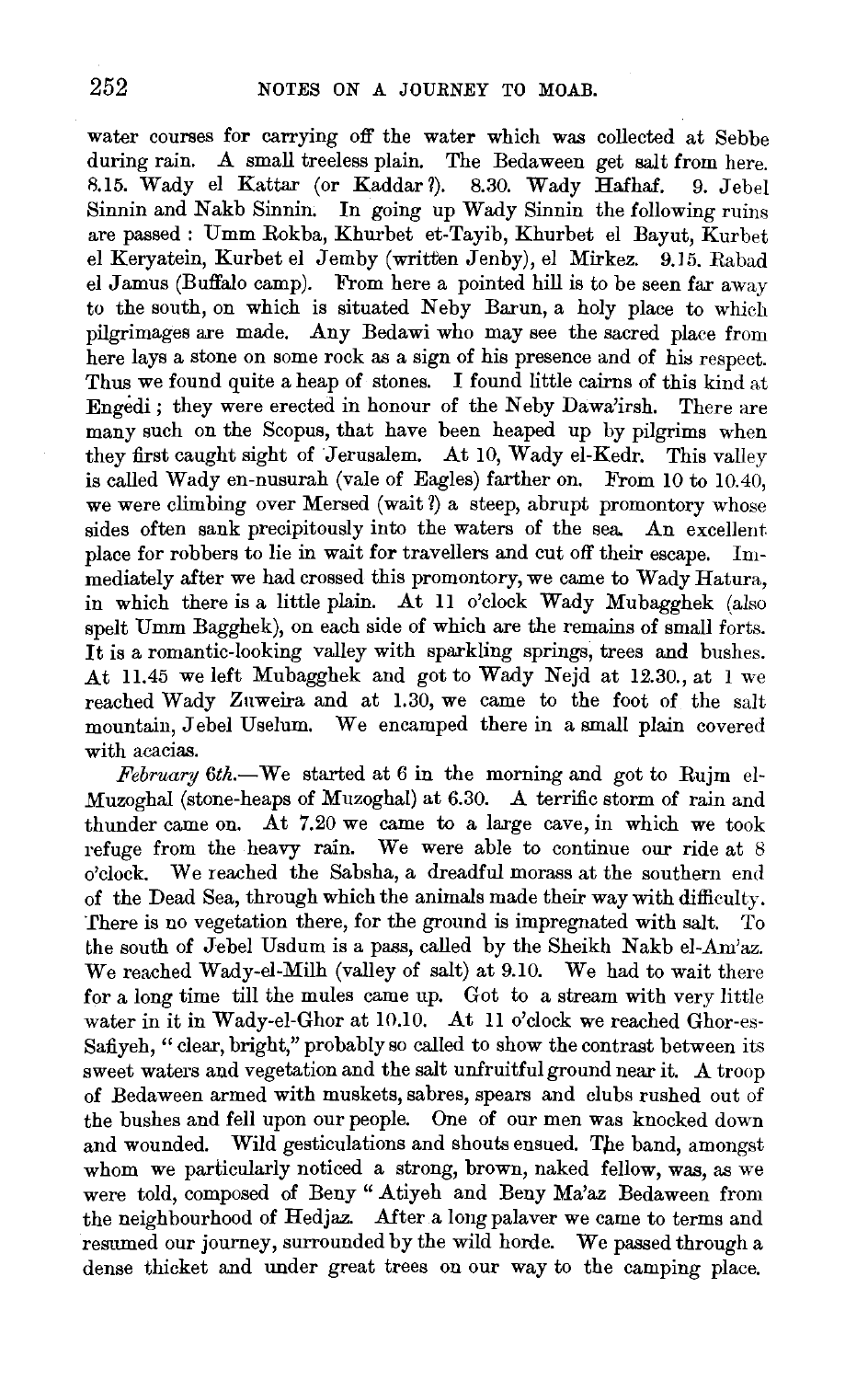'Obeid, Sheikh of the Beny 'Atiyeh came to see us, he was very friendly and assured us that he would have guided us from Hebron himself if we had written to him. The guns that had been taken from our people were restored, but poor old Salame refused to be comforted regarding the indignity that had been put upon him.

At Ghor es-Safiyeh I was told of the following places which lie from west to east. Nakb el-Buweib, Wady el-Fikra, 'Ain-el-'Arus, Wady-el-Jeb, ed-Dabbeh, Hasal Madara. We found the stubble of the last harvest of dura (millet) in Ghores-Safiigeh together with a little fresh green, and there were also a number of nice-looking cows, sheep, goats and lambs.

*February 7th.*—The Jahalin had kept up watch-fires round our camp all night and had remained awhile shouting at intervals to protect us from robbery. It was "a wall of fire round about" (Zechariah ii, 5,)-After a long palaver, four men agreed to show us the country in the immediate neighbourhood for 109 piastres. We left our encampment at 10.10 and wandered amongst the brushwood and trees until we came to some fields in which the barley had began to show green. The fields were irrigated by water brought from the Safiyeh. Half-an-hour later we reached the ruin of Sheikh 'Isa. We found the remains of walls, pillars and doorways, and many huge blocks of red sandstone, amongst which was a carved stone of about 2 feet long with a cross, &c., on it ; besides these there were tubes for conducting water and the remains of a Khan, with a great gate. Within the Khan, several human skeletons and rags of clothing were lying on a heap of sand. This building was called Kasr-el-bushirra. Farther on, we climbed a gravelly hill on which was a ruined hut. El-Mashnaka, place of the gallows, was its name. From this hill, we had a splendid view of the mountains, which appear to surround the Sabeha, in the direction of Nehy Musa, over the Dead Sea towards the north. This would be the place of all others for a watch tower to overlook the whole Safiyeh. Excepting these ruins there are no other old remains in the Safiyeh, perhaps because the people used long ago, as they do now, to build their dwellings of clay or of sun-dried bricks. We also visited the brook Safiyeh, a good sized, clear stream that murmured as it flowed. It comes down from Wady Karachi. In the afternoon the son of the Sheikh of Kerek arrived from Kerek with 15 or 20 horsemen to welcome us and accompany us there.

*February 8th.-*After a long and angry discussion with the Ghawarneh Beny 'Atiyeh and Ma'az Bedaween and the people that Sheikh Mujelly of Kerek had sent, matters were at last so far arranged that we were able to start. At 8.15 we passed a small ruin called Kurbet el-Hashib; unhewn stones were scattered about. At 8.25 we crossed the Wady Karach, a rather rapid brawling stream. The Bedaween bring the water to irrigate the Ghor es-Safiyeh, which is very fruitful, from the Safiyeh and the Karachy. The little plain, Numeira, begins on the other side of the Miswaha, a sluggish, evil-smelling brook, marshy and difficult to cross. The Miswaha is said to rise on Jebel Tuma, a mountain at no great distance. At 10 o'clock we were opposite Wady Khuneizir, through .which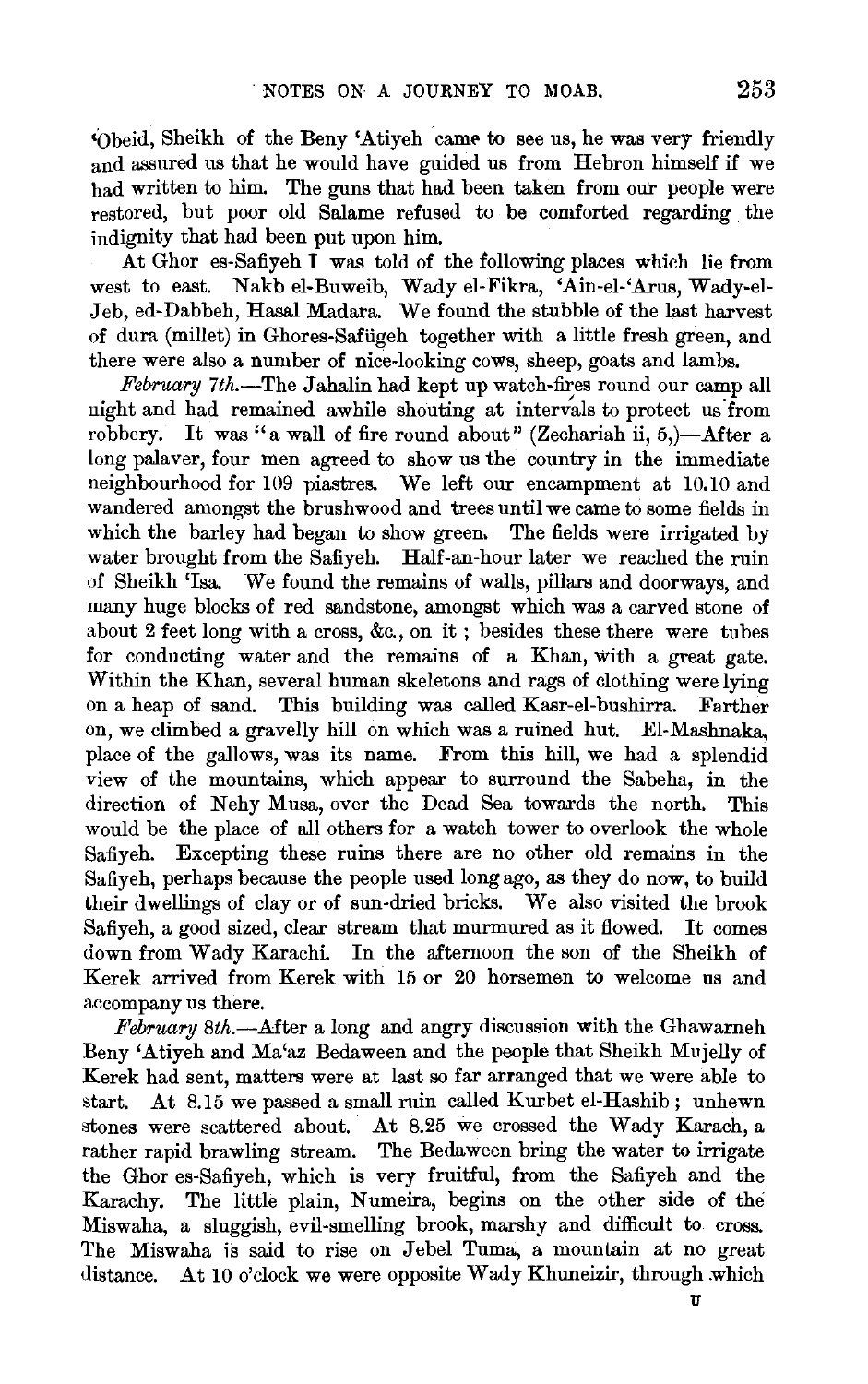the people of 'Orak were accustomed to come down by a steep and rough road ; at 11.10 we had Jebel Jedireh before us, where we discovered traces of wild swine. At 11.15 we reached a considerable plain, strewn with pebbles, Lajarat en-Numeira. Wady Numeira is a small but very full brook, at the upper part of which, we were told, that there were six or seven springs and well watered gardens. Wady Sarmuj was opposite us. We passed several hills and defiles on the peninsula, "lisan." Of these hills, er-Rumeir, et-Tin, et-Tayan, er-Rasifeh were pointed out to us by name. At 2 o'clock we entered a wild romantic gorge, Wady ed-Dera'a. At half-past 2, Wady Weida, with its small palm-trees, lay before us. In Wady-el-Mantara, which we reached at  $2.40$ , and K.hurbet ed-Dera'a  $(3.15)$ we found traces of former cultivation; the soil in both places is rich. The Bedaween only graze their cattle there now, the district is so insecure. At 3.30, we came to the little river Dera'a. We pitched our tents there. We found the ruins of 2 Kasr (towers) on a low hill. This point is of great importance as it defends the pass leading up to Kerak. There are no traces of any considerable ruins, Our Kerak Bedaween made a great noise late at night. Two nephews of the great Sheikh Mujelli demanded money from us. After that they quarrelled with each other and took to their pistols. I could not make out whether they were in earnest or only acting, hoping thereby to terrify us and so extort money. The robber horde talked, shouted and screamed all night long and we were thankful when daylight came.

 $February 9th.$ -After a long diplomatic discussion we were at length able to resume our journey at 8.20. The band demanded money and yet more money, refusing to wait until we got to Kerak. In comparison with this horde, the Ta'amin and Jehalin Bedaween were perfect gentlemen. Taking them all in all, the tribes on the eastern side of the Jordan are much wilder than those on the western side. It was so in the times of the Hebrews and it is so still. We went along Wadi Dera'a, the stream plashed merrily. What a pleasant sound it was in this waterless country! its banks were fringed with different kinds of trees and oleander bushes ; we now came to a steep rocky pass Nakb el-Kharaza. There were about a dozen fine palms in the bed of the Wady. We passed two ruined buildings, called el-kabo ("vaults"). A Christian, Daghanjy by name, is said to have formerly levied tribute from travellers in this place. At 9.30 reached Nakb Umm Eshnan (a height). The whole road is very wild and extremely romantic. There are many natural caves in the rocks.

The following names of valleys and peaks were given me in this district: El-Moghra, Umm Kith, Umm Habla el-Bassat, Ruweij, Khuneifes, Sciles-Sachel.

Herds of cattle graze on the steep sides of the mountain ; the people of Kerak, who, like the Bedaween, are herdsmen, live in black tents. At 11.15 we came to a spring Ruseis; at  $12$  o'clock we caught sight of the Fort of Kerak. At 12.15 we came to a small rivulet, Sahur pomegranates and figs grew in the valley; after we had passed another spring, 'Ainel-Bassas, we reached the Fort of Kerak at 1.30.

*February* 12th.-We started at 8.10 on an exploring expedition in the